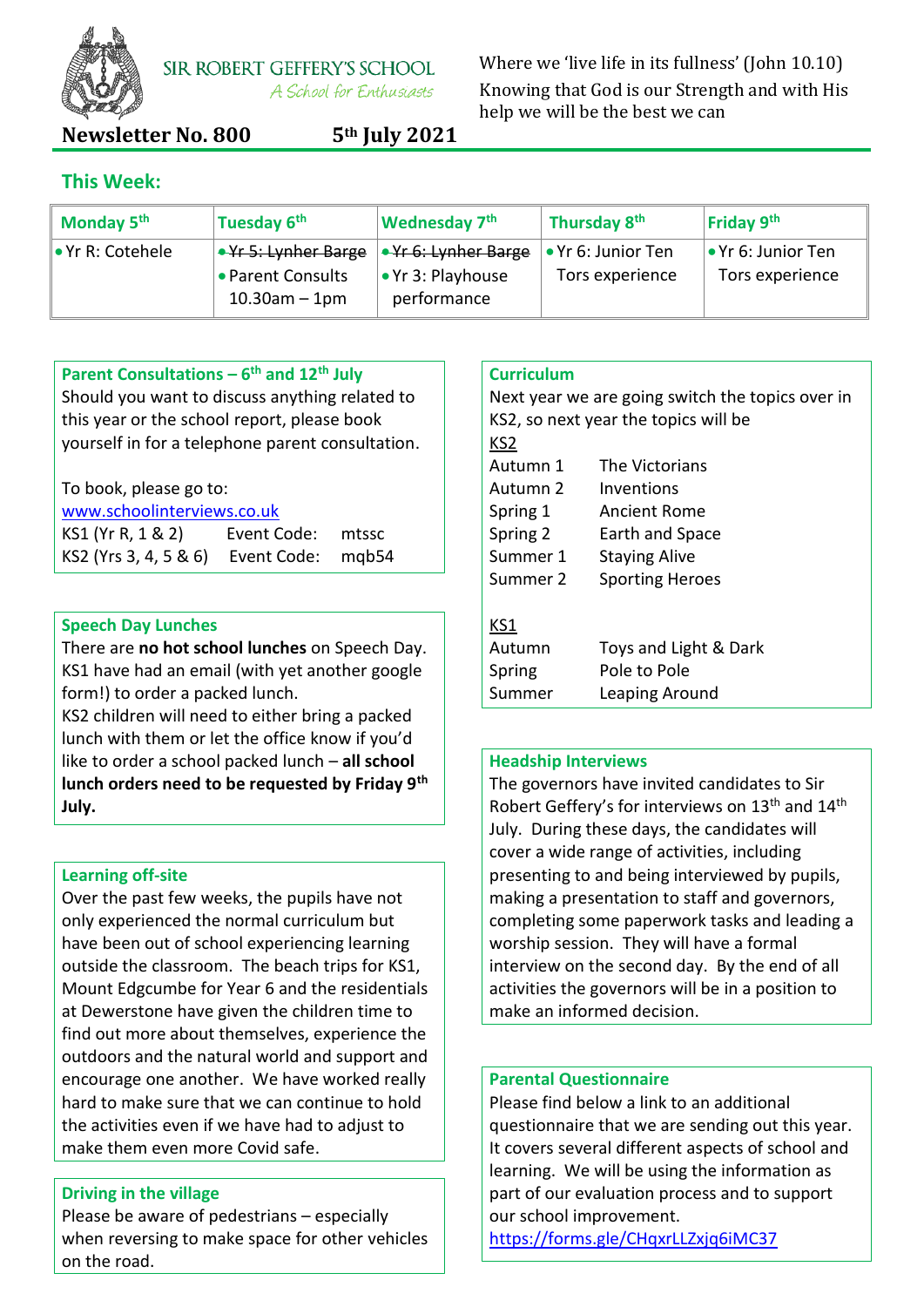#### **Our Christian Ethos**

Sir Robert Geffery's School - A School for Enthusiasts: "where we live life in its fullness" John 10v10

Our Christian Ethos is commented upon by so many visitors to our school. This verse from John 10v10 sums up what we really want for our pupils – the chance to embrace opportunity and become the best they can be from high-quality teaching and learning experiences.

At Sir Robert Geffery's School our aim is to provide a living Christian school environment, where we strive for each child to develop a passion for learning and a sense of excitement in their own achievement and that of others.

Our vision is that our school will provide its children and staff with:

- Christian values and beliefs that are expressed through a loving, caring and safe environment
- The ability to think critically, the courage to question injustice, and a willingness to take the lead, and to look out for others.
- A family atmosphere that encourages a sense of belonging and results in the whole school working as a team
- A nurturing and growth of both selfconfidence and self-esteem
- Broad and balanced experiences that prepare for 21st century sustainable living
- A sense of pride in the school and many opportunities to celebrate effort, success and achievement
- The promotion of respect for oneself, others and the environment
- An ability to strive for excellence
- A lasting love, enthusiasm and zest for learning through experiencing an exciting curriculum
- A fully inclusive school where each individual is highly valued and encouraged to reach their full potential
- Opportunities that encourage independence, cooperation, self-discipline and an active global prospective

#### Our Special Ten Bible Stories

These were selected by our community, underpin our ethos and are taught in assemblies, RE days and the curriculum. 10 Commandments - Rules to live by Christmas and Easter Story Creation - Celebration of God's world David and Goliath - Standing up for what is right and being brave as well as trust in God Feeding of Five Thousand - Miracle to provide for all Good Samaritan - Caring for one another Joshua - Be Bold Be Strong Noah's Ark - God's Promise Parable of Sower - Planting the seed The Widow's Coins - Giving to charity whatever

Our assemblies refer to the values that we feel support our ethos and are shown through our special ten bible stories. The banners that show our values are displayed in the hall above the stage doors. These banners, like our special 10, were carefully designed, planned and sewn by our pupils.

Mr Hambly wrote our school anthem and this is another way that the children remember our values, these are:

| Love                | Forgiveness |
|---------------------|-------------|
| Service             | Peace       |
| <b>Thankfulness</b> | Trust       |
| Creation            |             |

#### Baptism

we can

Last Tuesday Years 1 and 3 were invited to attend Mrs James' baptism at school. Rev Laura conducted this special service in the forest school area at the bottom of the school. This opportunity brought our RE lessons to life and the children responded so well. Thank you to Mrs James and Reverend Laura for inviting us.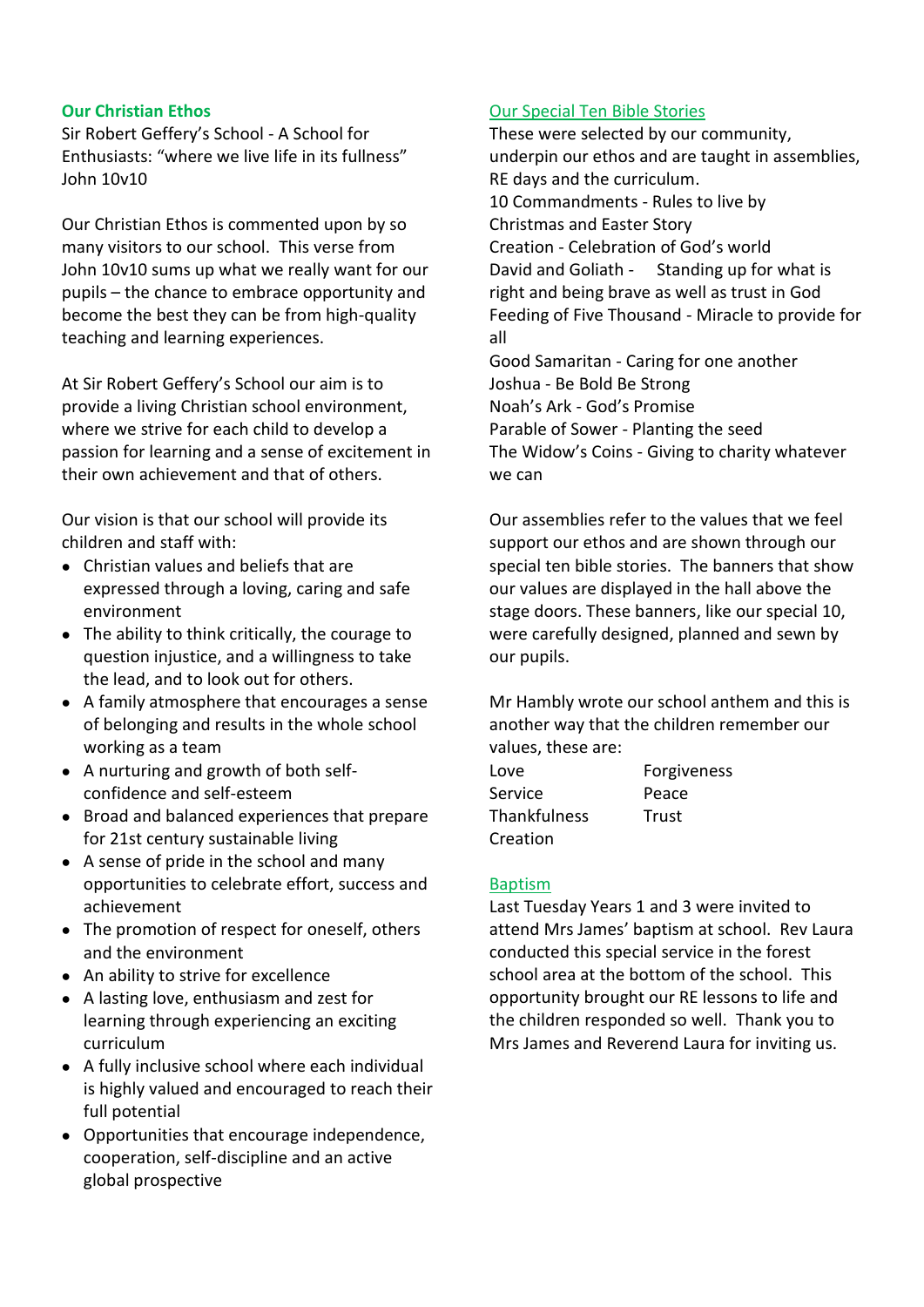# **AWARDS**

# **Reception**

| <b>Bravery</b>                       |
|--------------------------------------|
| Super work on measuring in Maths     |
| <b>Excellent manners</b>             |
| Resillience                          |
| Writing perseverance                 |
| Amazing role model learner           |
| Fantastic creative ideas in Literacy |
|                                      |

#### **Year 1**

| Resilience                   |
|------------------------------|
| Accuracy and effort          |
| Time telling wizard          |
| Effort across the curriculum |
| Imaginative writing ideas    |
| Perseverance in maths        |
| Independent writing          |
|                              |

# **Year 2**

| Eliza R        | Reader of the week                          |
|----------------|---------------------------------------------|
| Ellis M        | Amazing grammar skills                      |
| <b>Emily F</b> | <b>Brilliant collaboration skills</b>       |
| Imogen P       | Fantastic learning links                    |
| Max C          | Super confidence in writing                 |
| Seren H        | Excellent application of skills in<br>maths |
|                |                                             |

# **Year 3**

All Year 3 Amazing attitude and behaviour on the residential

# **Year 4**

| All Year 4 | Being such a brilliant class to take |
|------------|--------------------------------------|
|            | away on residential and for          |
|            | conquering their fears!              |

#### **Year 5**

| Bea             | Super teamwork during the          |
|-----------------|------------------------------------|
|                 | residential activities             |
| Effie           | Great resilience during the school |
|                 | residential                        |
| Ewan            | Wonderful enthusiasm and the       |
|                 | desire to complete all tasks at    |
|                 | Dewerstone                         |
| <b>Florence</b> | Great positive attitude during the |
|                 | school residential                 |
| Joseph          | For being a great friend in and    |
|                 | outside of school                  |
| Zac             | Great motivation and               |
|                 | encouragement of other children,   |
|                 | in and out of school               |
|                 |                                    |

#### **Year 6**

| Ben C      | Resilience           |
|------------|----------------------|
| Charlie V  | Overcoming obstacles |
| Daisy I    | Handwriting          |
| Darcie C   | Friendship           |
| David Br   | Maths                |
| Eliza F    | Overcoming obstacles |
| Isabella M | Maths                |
| Jasper K   | Creativity           |
| Joseph O   | Teamwork             |
| Lillie A   | Friendship           |
| Lucas C    | Resilience           |
| Millie J   | Creativity           |